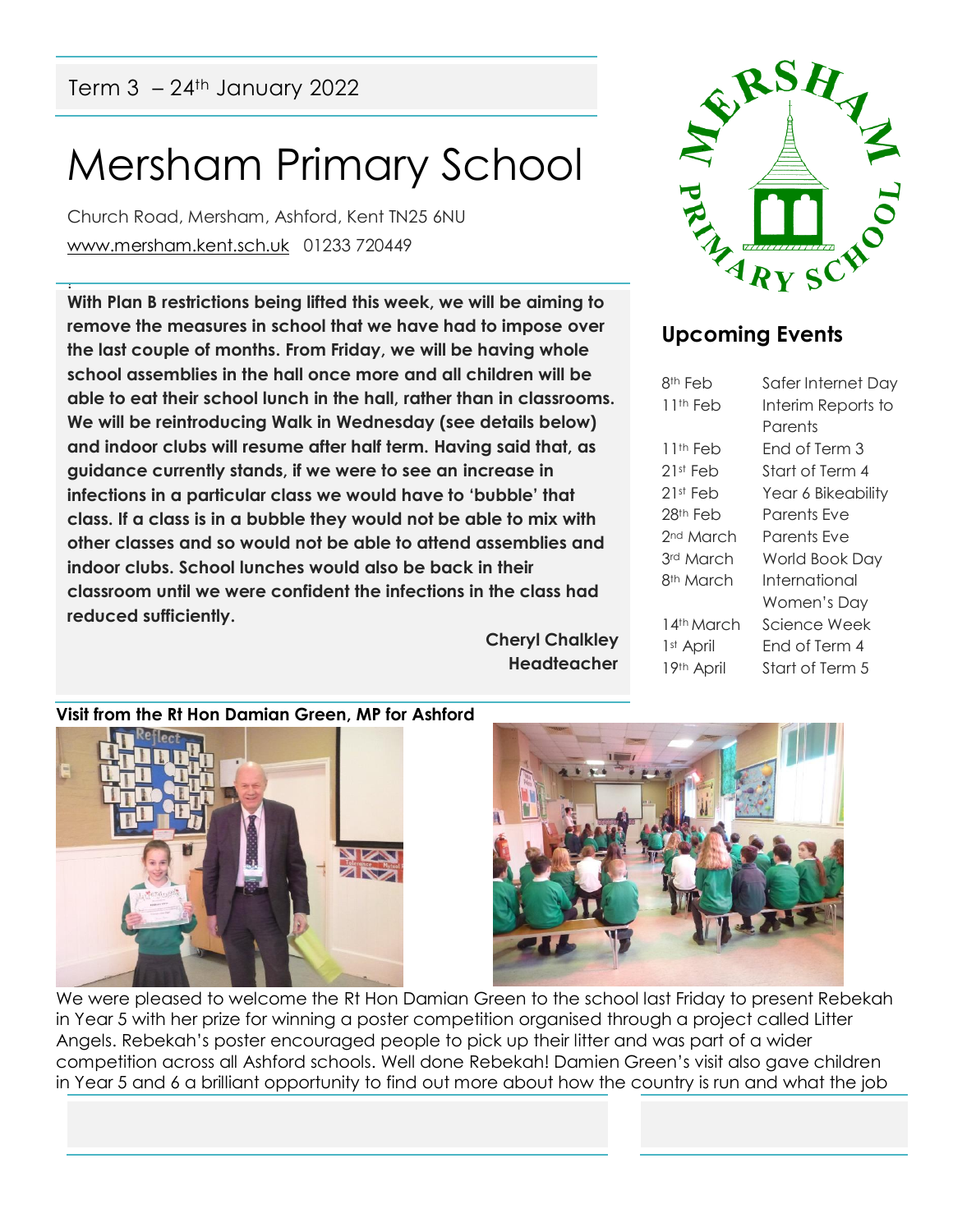of an MP involves. They came up with some fantastic questions and found out how to become an MP, what the job entails as well as getting an insight into some little known facts about Parliament – did you know that in the cloakroom, all MPs have a hanger with their name on that also has a pink ribbon attached, which historically was used for hanging up your sword! In addition Damian Green was happy to answer some more challenging questions from the children about the Downing Street parties! A fantastic learning opportunity for all.

#### **Walk in Wednesday**

With Plan B restrictions being lifted, we will be resuming Walk in Wednesday which will operate in the same way as we did in term 1, over two weeks. If your **child's surname starts with A-M, please feel**   ${\bf f}$  free to attend on Wednesday 2nd **February.** If your **child's surname starts N-Z, please can we ask that you come along on Wednesday 9th February.** We would appreciate it if all adults could **wear a face covering**. As a reminder to all parents, Walk in Wednesday is traditionally on the first Wednesday of each month and is an opportunity for parents to pop into the classroom, after school and take a look at the work their child has been doing in school. It is not an opportunity to discuss your child's progress in school with the class teacher – if you would like a more in depth conversation, please feel free to arrange a convenient appointment time with the class teacher. Walk in Wednesday finishes promptly at 3:45pm.

#### **Covid – when do I need to get a PCR test**

Please can I clarify for all parents that if your child has symptoms of Covid-19 i.e. a new continuous cough, a high temperature or a change in their sense of taste or smell, they must still get a PCR test irrespective of the results of a lateral flow test. It is only if a person has no symptoms but has a positive lateral flow test that there is no longer a requirement to get a follow up PCR test but they should follow self-isolation guidance in the same way as anyone else who tests positive.

#### **Collection at the end of the day**

Please can I remind all parents to supervise younger children at the end of the school day whilst waiting for children in Key stage 2 to finish. Children should not be disrupting learning in Years 5 and 6 – I have had reports from the class teachers about banging on doors and looking through the window. I have also had reports of young children throwing sticks at the electrical cable that runs across the path down to the lower playground. Children should also not be on play equipment or in the friendship garden as there is a greater risk of an accident. Members of staff will be monitoring the situation and asking young children to return to their parents if needed.

#### **Let's Move Dance Club**

Let's Move Dance Club is back in Term 4 for pupils from Reception, Year 1 and Year 2. If you have credit from the previously cancelled classes please make sure this is used by 31st March. 7 spaces have already been snapped up so there are only 13 spaces left, be quick to avoid disappointment! Please see Mrs Sly for more information.

#### **Forest School**

Miss Dengate who runs forest school for the school would like to set up a mud kitchen down in the forest school area. If anyone has any unused kitchen utensils, pans, kettle etc that they would be willing to donate to the school, we would be really grateful.

#### **Year 4 Multiplication Check**

Please find attached a leaflet for parents, produced by the DfE, about the Year 4 Multiplication Check. Whilst this is primarily of interest to current Year 4 parents, other parents may also like to know more.

#### **PCSO Newsletter**

Please find attached the latest newsletter from the local PCSO **Maidstone Girls Grammar School Open Days – Year 5 parents**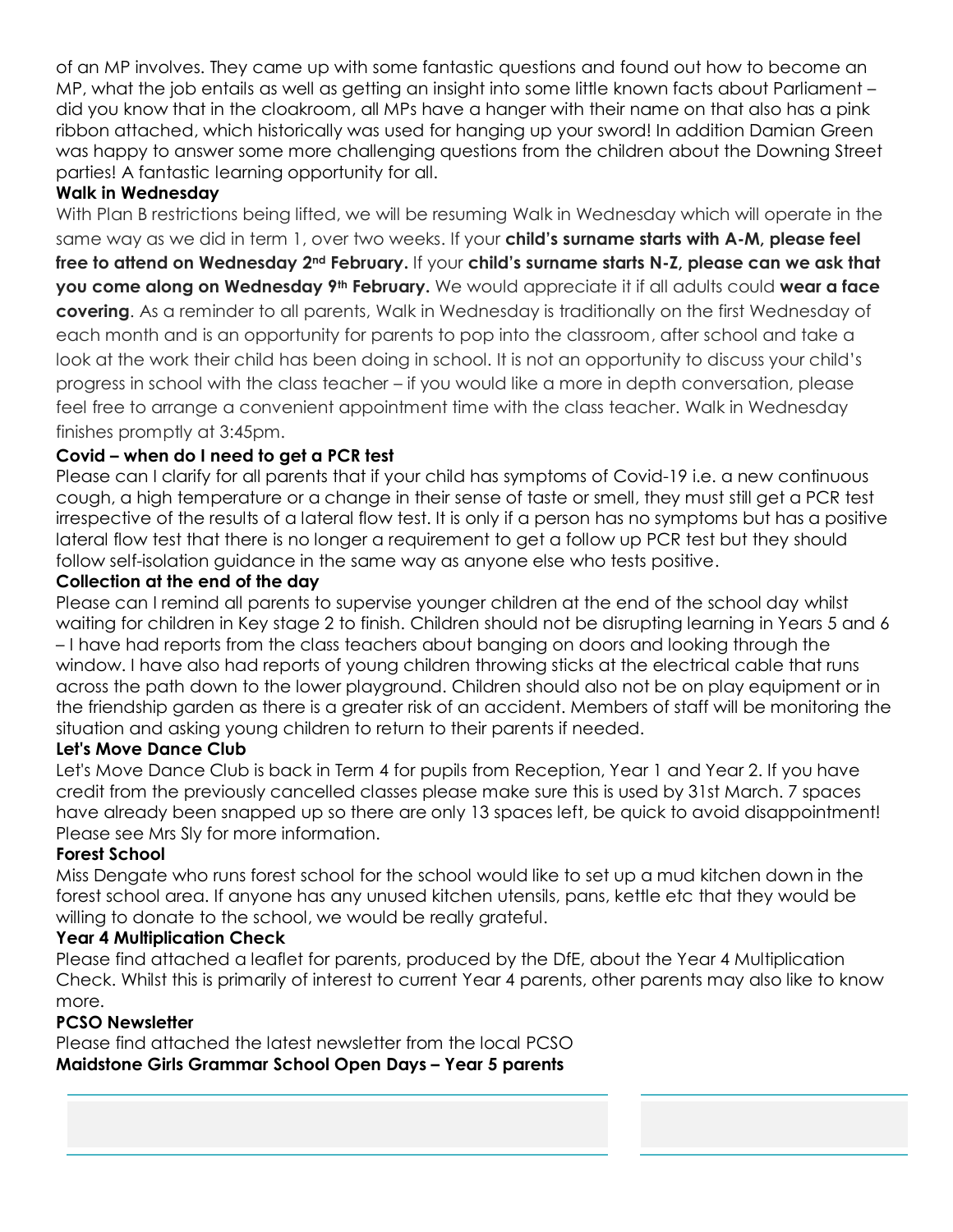Please see the attached flyer for further information.

#### **Parking outside the school**

We have had issues outside the school again last week in relation to inconsiderate parking meaning that vehicles had huge difficulty getting down the road, past the school. This affects the whole local community. Please can I remind all parents to avoid parking on the lines in front of the school as well as ensuring that they are allowing sufficient passing places down the hill to enable vehicles, including lorries, to get past. Thank you for your support.

#### **Term Dates 2022-23**

Please find below the term dates for the next academic year: **Term 1**  Monday 5th September – Friday 21st October Staff Development Days - Thursday 1st September and Friday 2nd September **Term 2**  Monday 31st October – Friday 16th December **Term 3** Tuesday 3rd January – Friday 10th February **Term 4** Monday 20th February – Friday 31st March **Term 5** Tuesday 17th April – Thursday 25th May Bank Holiday – Monday 1st May Staff Development Day – Friday 26th May **Term 6** Monday 5th June – Wednesday 19th July Staff Development Days – Thursday 20th July and Friday 21st July

#### **Class Assemblies – Terms 3 and 4**

These assemblies will be performed at 9:05am in the school hall and will focus on Online Safety. **We would appreciate it if all adults could wear a face covering.** Dates are as follows:

| 27th January  | <b>Parrot Class</b>     |
|---------------|-------------------------|
| 3rd February  | Robin Class             |
| 10th February | <b>Falcon Class</b>     |
| 3rd March     | <b>Duckling Class</b>   |
| 10th March    | Penguin Class           |
| 17th March    | <b>Kingfisher Class</b> |
| 23rd March    | <b>Toucan Class</b>     |

#### **Swimming – Years 5 and 6**

Please can I remind parents of children in Years 5 and 6 to organise payment, if they have not done so already, via Parentmail, for swimming. Whilst I appreciate this is a contentious issue for some parents, without these voluntary contributions towards the cost of swimming, the school has to divert finances away from other essential resources required in school, so parental support with this is hugely appreciated.

#### **Severe Snow/Ice Plan for Parents and Families**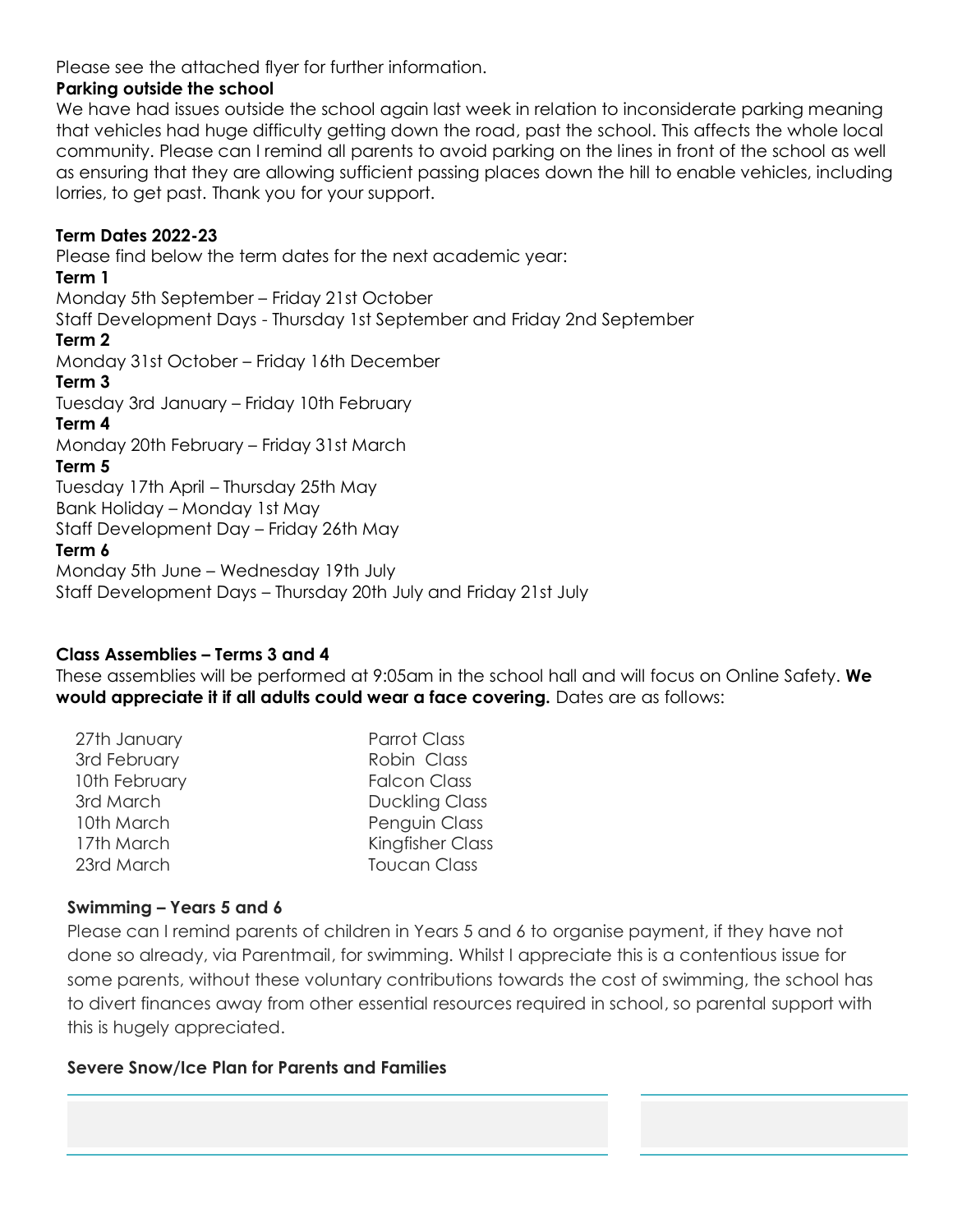Every winter brings the possibility of snow and ice. Extreme bad weather can cause widespread and prolonged disruption. Schools are often affected and it can be difficult to maintain an education service.

As a fundamental principle every effort must be made to keep schools open, even if only limited numbers of pupils can attend. However, schools may close due to 'unavoidable' circumstances. Those circumstances being that it is no longer safe for staff or pupils to be onsite.

We recognise that it is important our school remains open so parents are able to work and pupils can continue to learn. Mersham Primary School will make every effort to prepare for severe snow/ice this winter by gritting pathways, clearing access points etc on the school site.

#### *How will we let you know if the school is closed?*

If we do experience severe snow/ice resulting in hazardous conditions, Mrs Chalkley may have to take the decision to close the school. Once this decision has been made we will notify parents via the Kent Closures website. To determine whether Mersham Primary School is open or closed please visit [www.kentclosures.co.uk](http://www.kentclosures.co.uk/). Search for the school in the search box. The Kent Closures website may also be used to find out if other services in Kent are open or closed, such as nurseries, children's centres and libraries. We also recommend parents sign up for Email alerts on the Kent Closures website. This service will send an email alert to let parents know if Mersham Primary School is closed. Local radio will sometimes provide information of school closures.

#### *What can you do to help?*

- Please visit www.kent.gov.uk/winter for more information about gritting routes and travel issues around Kent so you can plan your journey.
- Please approach the school from the usual entry points.
- Check with the school to see whether you need to provide a packed lunch from home in case school meals cannot be provided.
- Don't forget suitable warm clothing gloves, hats, scarves, wellies etc. or even a change of clothing.
- If you are a working parent or feel you may have a problem with a sudden earlier pick up, please could you put a back‐up plan in place with another family member or parent and inform the school. This will allow staff to leave earlier for their safety if weather dictates.

Many thanks for your support in helping Mersham Primary School remain open during periods of severe snow/ice.

## **PTA News & Updates**